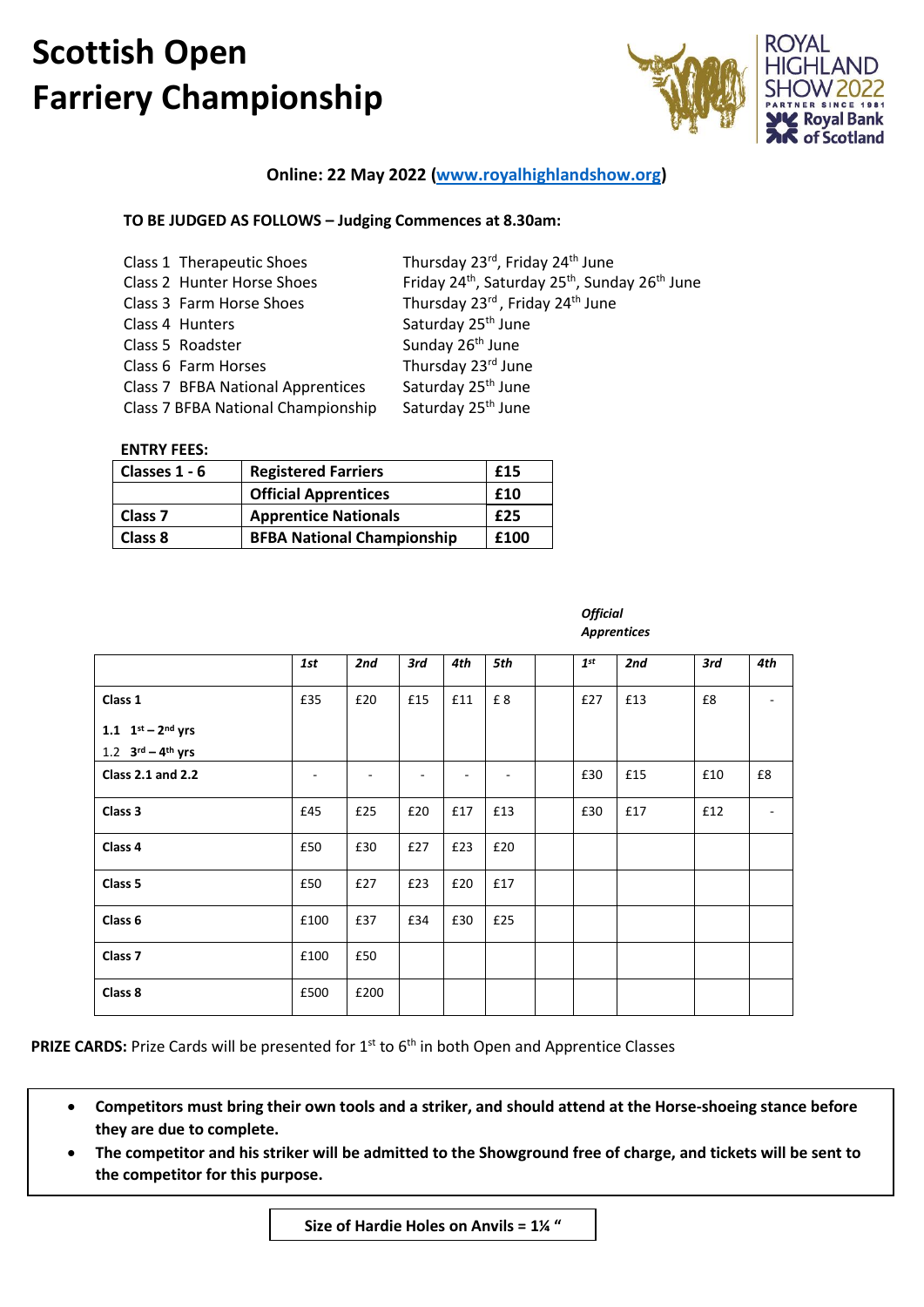

## **SHOE-MAKING COMPETITIONS**

**1. Therapeutic Shoes** Details of the shoes: Specimen photos and specifications to be supplied by judges **Class 1 Open. Each Competitor will require a Striker. Time Allowed: 55 minutes**

**Apprentices:**

**Class 1**.**1. For 1st and 2nd year apprentices Each Competitor will require a Striker. Time Allowed: 55 minutes**

**Class 1.2 For 3rd and 4th year apprentices Each Competitor will require a Striker. Time Allowed: 55 minutes**

2. **Open only to Official Apprentices Hunter Horse-Shoes. 2.1 For 1st and 2nd year apprentices 2.2 For 3rd and 4th year apprentices**

Each Competitor must make:

One fore Shoe and one hind Shoe, on opposite sides, as per specimen shoe. 1) The fore Shoe must be made from  $12\frac{1}{2}$  " x  $\frac{3}{4}$ " x  $\frac{7}{16}$ " fullered concave steel. 2) The hind Shoe must be made from 13" x  $\frac{3}{4}$ " x  $\frac{7}{16}$ " fullered concave steel with heel and feather **Each Competitor will require a Striker. Time allowed: 45 minutes**

## **3. Farm Horse Shoes. Open to both farriers and apprentices**

Each Competitor must make:

One fore Shoe and one hind Shoe, on opposite sides, as per specimen shoe.

1) The hind Shoe must be made from  $18^{1}/2''$  x  $1^{1}/4''$  x  $^{1}/2''$  iron and must be fullered, clipped and toed. Heels to be commensurate with a toed shoe.

2) The fore Shoe must be made from  $18^{1}/2''$  x  $1'/4''$  x  $^{1}/2''$  mild steel (which will be provided at the Stance) and must be fullered and clipped, with low calkins.

**Each Competitor will require a Striker. Time allowed: 55 minutes**

## **HORSE-SHOEING COMPETITIONS**

**OPEN TO REGISTERED FARRIERS ONLY**

## **FARRIERS' REGISTRATION ACT, 1ST JUNE 1979**

Under the act it is illegal for anyone to shoe horses who is not registered, other than persons serving under articles of apprenticeship if carried out in the course of his apprenticeship. By resolution of the Farriers Registration Council, under section 16 of the Act, apprentices are not eligible to compete in farriery or horse-shoeing competitions. In order to shoe in these classes, Farriers from outwith Great Britain and Northern Ireland MUST have sought and received the requisite relaxation and permission from the Farriers Registration Council (Tel. 01733 319911).

The Competition will take place in the Showground and will be decided by points. Only the Competitor will be allowed on the floor for the dressing of the feet and fitting of shoes. Forges and horses will be balloted for. Shoeing iron will be available.

CLASSES

**4. Hunter**

Each Competitor must make and fix:

One fore and one hind Shoe, having previously taken off the old Shoes. Both Shoes must be made of concave mild steel; the hind Shoe must have double clips and heel and feather

**Each Competitor will require a Striker. Time allowed: 60 minutes**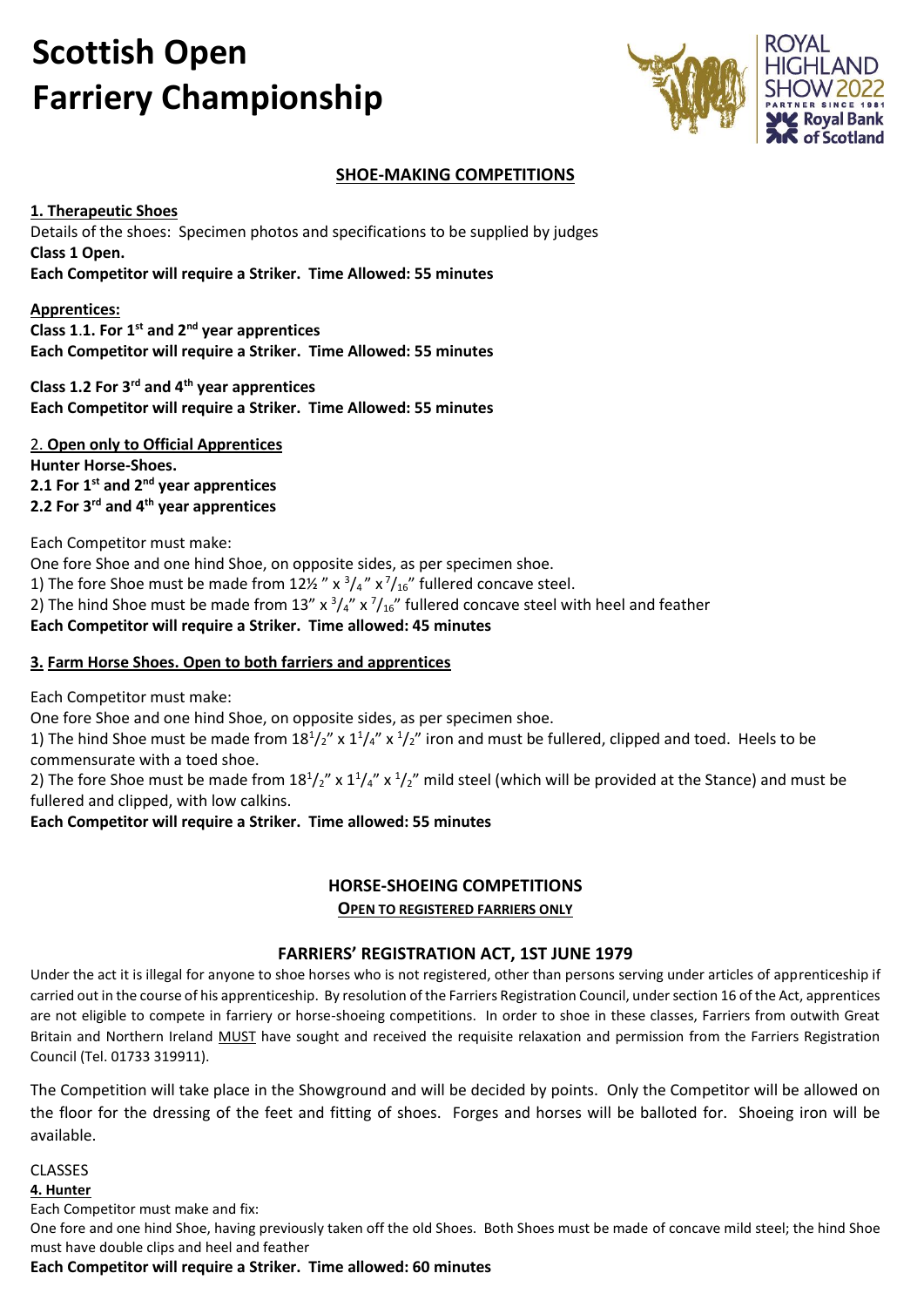

## **HORSE-SHOEING COMPETITIONS OPEN TO REGISTERED FARRIERS ONLY**

**5. Roadster** Each Competitor must make and fix: 1) One hind foot, caulk and wedge and on the front normal roadster. Both shoes to be three quarter fullered. Materials will be provided. **Each Competitor will require a Striker. Time allowed: 75 minutes**

### **6. Farm Horses Kindly Sponsored by David Shearer Horse-Shoeing Limited**

Each Competitor must make and fix:

One fore Shoe and one hind Shoe, having previously taken off the old Shoes. The fore Shoe must be fullered with low calkins The hind Shoe must be fullered, clipped and toed with heels to be commensurate with a toed shoe. Hind shoe must be made from iron while the fore Shoe must be made from mild steel

**Each Competitor will require a Striker. Time allowed: 90 minutes**

## **BFBA NATIONAL CHAMPIONSHIP**



## **7 BFBA National Apprentice Championship.**

*Open to those competitors who are officially recorded as 1st, 2nd, 3rd or 4th year apprentices with the Farriers Registration Council This class is limited to 24 competitors and priority will be given to competitors who have competed in other classes during the Show*

Each Competitor to make:

Front Straight Bar Shoe from 7/8" x 3/8" – 15 ½ fullered concave section And Front Deep Seated Open Shoe plain stamped from 1" x  $\frac{1}{2}$ " flat section ide by 5  $\frac{3}{4}$ " long.

**Apprentice Striker allowed. Time allowed: 50 minutes** 

Champion to receive the J & A Ferrie WCF Shield and WCF Bronze Medal. (Trophy to remain the property of the BFBA). Reserve Champion to receive the BFBA (NAFBAE) Bronze Medal

## **8 BFBA National Championship**

*Open to those competitors with 1st/2nd or 3rd placings in Open National and County Competition including BFBA Lockdown League during the previous 5 years..*

*This class is limited to 24 competitors and priority will be given to competitors who have competed in other classes during the Show*

Each Competitor to make, fit and nail on a ¾ fuller shoe, toe clip front and quarter clipped hind on a foot allocated. Make one Heavy Horse Hind Shoe from 17 %" x 1 %" x %" with Calkins and plain stamped nail holes hammer drawn toe clip And

One deep seated fullered bar shoe 1" x  $\frac{1}{2}$ " x 6" across – 6  $\frac{1}{2}$ " long No implement striking another in the making of the clip, no flatters **Striker Allowed. Time allowed: 75 minutes**

Champion to receive the New Century Cup and a Mustad Gold Medal. (Trophy to remain the property of the BFBA). Reserve Champion to receive the BFBA (NAFBAE) Silver Medal. Winner of the Best Shod Foot to receive The Frank Moorcroft Memorial Trophy.

## **Presentation of Prizes**

There will be a daily presentation of prize cards at 5.30pm at the Forge Trophies and all other awards will be presented at the main presentation of prizes which will be held at 5.30pm on Sunday 26<sup>th</sup> June, at the Forge

**It is especially requested that the Prize Winners, or their representatives, attend to receive their prizes.**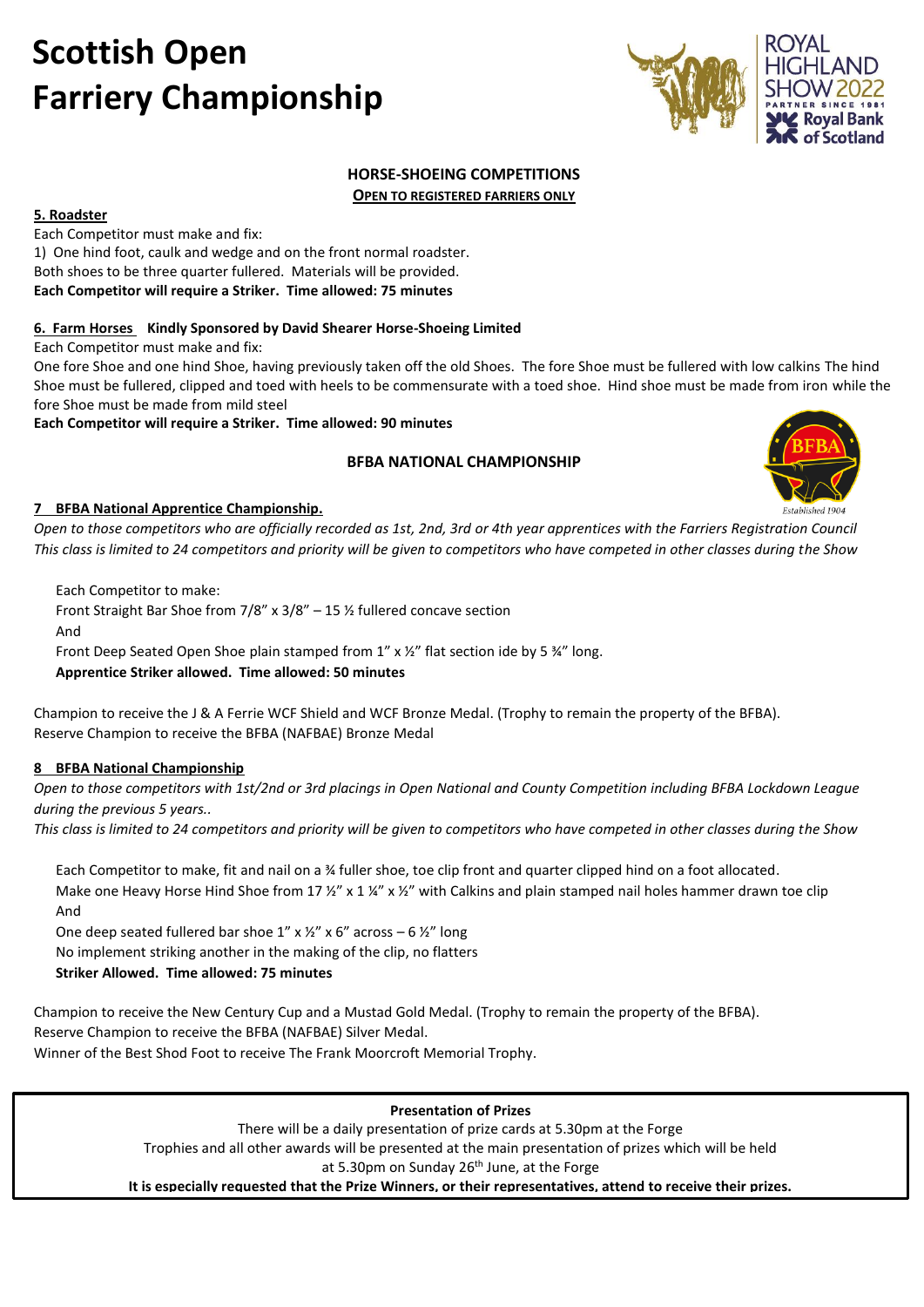

#### **SPECIAL PRIZES:**

**S.1 The Scottish Open Farriery Champion Award of £100** for the competitor gaining most points in the Horse Shoeing and Shoemaking classes. Points awarded for a competitor's best entry in each Class (Classes 1 and 3 - a competitors open score only to count).

**S.2 The Scottish Open Farriery Reserve Champion Award of £50** for the reserve competitor gaining most points in the Horse Shoeing and Shoemaking classes. Points awarded for a competitor's best entry in each Class (Classes 1 and 3 - a competitors open score only to count.

**S.3 The Edward Martin Perpetual Trophy\*** for the Competitor gaining most points in the Horse-Shoeing, Shoe-Making, Gate-making and Traditional Ornamental Ironwork classes and Live Blacksmithing. Competitors may, where allowed, make any number of entries per class but scoring points will be awarded only to a Prize Winner's best entry in each Class and in Classes 1 and 3 only a Competitor's open score will count. Presented by the family of the late Mr. Edward Martin, Closeburn, Thornhill, Dumfriesshire.

**S.3 Cash Prize of £25** for the Competitor who wins The Edward Martin Perpetual Trophy. Presented by Mr E. Martin, Closeburn, Thornhill, Dumfriesshire.

**S.4 \*The McDiarmid Perpetual Challenge Cup** for the Competitor gaining most points in the FARM Horse-shoeing and Shoe-making Classes (Classes 3 & 6). Open Scores only to count. Presented by Mr. George G. McDiarmid, Barrhead.

**S.5 The George M. Marshall Perpetual Challenge Cup\*** for the Competitor gaining most points in the HUNTER Class. Presented by Mr Robert Marshall, Beith.

**S.6 The Thomas C. Ferrie Perpetual Challenge Trophy\*** for the Official Apprentice gaining most points in Classes 1, 2 & 3 and (Classes 1 & 3 - Apprentice scores only to count). Presented by J.C. Ferrie & Sons, Newmilns, Ayrshire.

**S.7 #Bronze Medal** for the highest placed Official Apprentice (under an approved apprenticeship with the Farriers Registration Council) on aggregate in Classes 1, 2 & 3. The Bronze Medal is given by the Worshipful Company of Farriers, London, under certain conditions. \* There will be a medal for the best Years 1 and 2 apprentice and for the best Years 3 and 4

**S.8 #Bronze Medal** for the highest placed Competitor on aggregate in Classes 1, 2 & 3. Open scores only to count. The Bronze Medal is given by the Worshipful Company of Farriers, London, under certain conditions. \*

**S.9 The Jack Scott Trophy** for the Competitor gaining most points in Class 1. Presented by the family of the late J. Scott, Kingskettle, Fife.

**S.9 Silver Medal** for the 1st Prize Winner in Class 1 (provided that there is a minimum of eight competitors in the Class). Presented by the N.A.F.B.& A.E.

**S.10 The Alexander Redford Perpetual Memorial Shield** for best pair of Farm Horse Shoes (Class 3). Open scores only to count. Presented by Mrs Hazel L. Wade, daughter of the late Alexander Redford, F.W.C.F., Dundee.

**S.10 The RHASS Silver Medal** for the 1st Prize Winner in Class 3. Presented by the Royal Highland and Agricultural Society of Scotland

**S.11 Silver Medal** for the 1st Prize Winner in Class 4 (provided that there is a minimum of eight Competitors in the Class). Presented by the N.A.F.B.& A.E.

**S.12 #Silver Medal** for the 1st Prize Winner in Class 6. Presented by the Worshipful Company of Farriers, London, under certain conditions. **\***

**S.13 Bronze Medal** for the 2nd Prize Winner in Class 6 (provided that there is a minimum of eight competitors in the Class). Presented by the N.A.F.B.& A.E.

**S.14 The Roadster Class Shield** for the Winner of the Roadster Class. Presented and administered by the Ayrshire Branch of NAFBAE

**S.15 Royal Highland Show Crystal Glasses** for the Winner of Class 6, Farm Horses.

\*SCORING - 1st Prize - 9 points 2nd Prize - 7 points 3rd Prize – 5 points 4th Prize - 3 points 5th Prize - 1 point In the event of a tie the Judges' Score Cards will be consulted.

**#THE WORSHIPFUL COMPANY OF FARRIERS** makes awards in order to promote, support and maintain the highest standard of excellence in Farriery. Registered Farriers who are awarded the Company's medals have attained the very high standard demanded by the Company.

**THE BRITISH FARRIERS & BLACKSMITHS ASSOCIATION** awards medals to promote and encourage competitions in Farriery. Concurrently assessing the farriery competitors' skills on forging and horseshoeing against the highest standards. Impelling them to be triumphant over fellow competitors whilst striving to attain a 'perfect score'. Thereby promoting excellence in farriery whilst maintaining a spirit of good sportsmanship and friendly competition.

#### **IMPORTANT: CUPS AND TROPHIES**

**The winners of Cups and Trophies who take delivery thereof at or after the Show shall undertake to surrender the same to the Society and to deliver them to the Society's Silversmith, when requested to do so.**

**Please note that winners may NOT take trophies outwith the United Kingdom and non-UK resident winners may only take possession of trophies on agreement that they will remain within the UK.**

This does not apply to outright winners of Cups or Trophies.